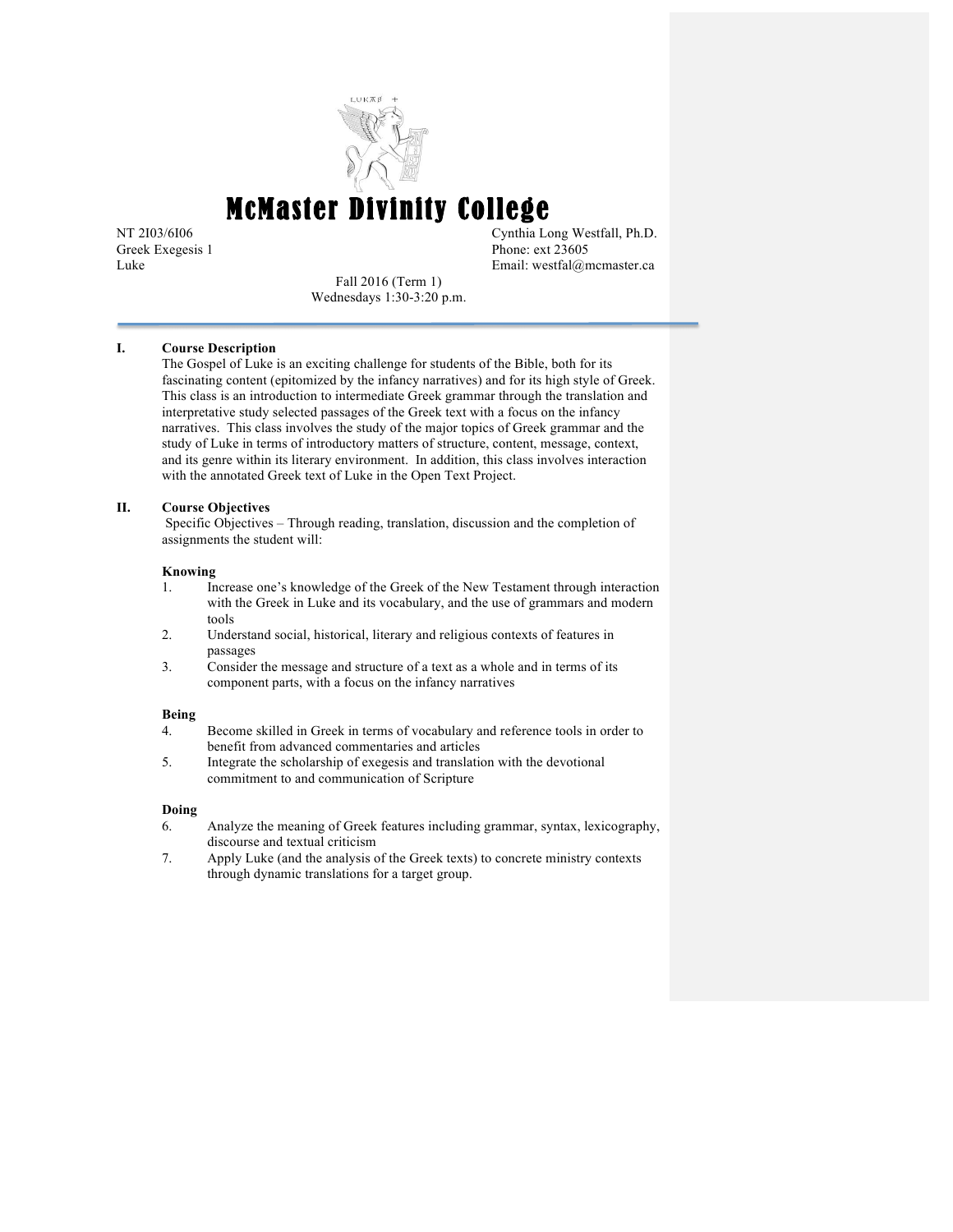# **III. Course Prerequisite**

Prerequisites for NT2I03/6I06: NT 1B03 and NT 1C03, or NT 1G03 and NT 1H03 (or equivalent)

### **IV. Course Requirements**

#### **A. Class Participation** (NT 2I0310%)

Student participation during in-class analysis of the Greek and translation, interactive lectures and discussion based on all assigned materials.

#### **B. Weekly Analysis of Greek Passages/Translation** (40%)

Each student will bring a hard copy of their weekly Greek analysis to class (a template will be in the DropBox) that consists of the following components: 1. Analysis of the Greek (30%)

- a. The Greek text with a formal-equivalent English inter-linear translation.
- b. Parsing of verbs except the most common ones and other features.
- c. Comments on textual variants using the critical apparatus and other helps such as commentaries or Metzger, *A Textual Commentary on the Greek New Testament.*
- d. Comments on formal features of the Greek text and their significance/meaning utilizing:
	- (1) Grammars (Idioms)
	- (2) Lexicons (BDAG, Louw & Nida, Liddell & Scott)
	- (3) Commentary or commentaries<br>(4) OpenText
	- OpenText

# 2. Dynamic Translation (10%)

A dynamic translation of the passage for a specific target group (which is identified and described), which is an important part of the ministry component of the course.

Study groups: students are encouraged to work together and to use and share appropriate study tools.

While students are urged to complete the weekly assignments before class for the learning process, the penalty for late assignments is 2% per day.

#### \*NT6I06:

1. Translations with Mini Commentary (30%)

Each MA/PhD student should bring a dynamic translation and a minicommentary on the five most interesting verses in the assigned passage that focuses on insights of Greek analysis (NIGNT standards), averaging 1 page per verse.

- 2. Grammatical/linguistic Paper *or* an Interpretive Problem Paper (40%)
	- a. Each student will write a paper on a grammatical feature or a linguistic topic using Luke as the body of data examined. It will be due November 15, 1:30 p.m. Papers should be submitted
		- 2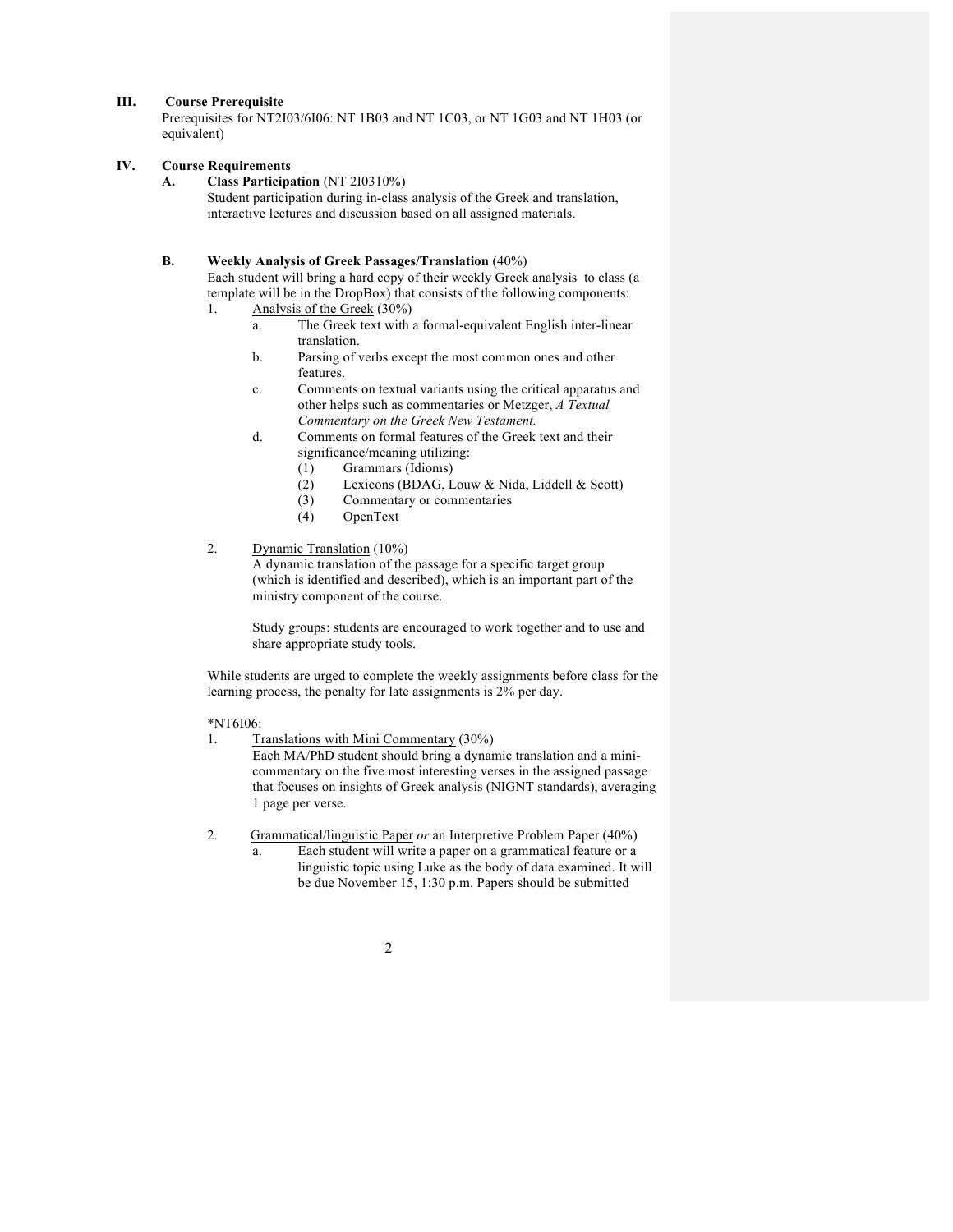electronically before class in a PDF file. Late papers lose 2% each day.

- b. Length & style: It should be no more than 5,000 words (about 20 pages) of text, excluding footnotes and bibliography. For all matters of style and form, consult the MacDiv Style Guide.
- 3. Teaching Unit (20%)

Each student will prepare and present one teaching unit on grammar or a selected exegetical topic

Papers may be submitted electronically in a PDF file before class time. The penalty for late assignments is 2% per day.

## **C. Reading** (10%)

Porter's *Idioms of the Greek New Testament* and *Fundamentals of New Testament Greek* as well as a selected commentary on Luke. See the Daily Schedule at the end for the precise dates and pages

- 1. Read the pages for the required reading prior to class on the due dates (see Daily Schedule below).
- 2. Sign up and read the selected commentary on Luke, and be prepared in class to offer insights from the commentary when translating.
- 3. On December 14, reading reports will be turned in with an estimation of what percent of the assigned reading was completed on time.
- 4. \*NT6J06 Students will read 3,500 pages from books and articles on the Synoptics. The reading list is due on Dec 14 with an itemized list, pages read and total page count.

# **D. Exam & Quizzes** (NT 2I03)

1. Vocabulary Quizzes

There will be four quizzes on the vocabulary of Luke that occurs over 10x: Sept 28 (Lk 1–6), Oct 19 (Lk 7–12), Nov 9 (Lk 13–18), Nov 30 (Lk 19–24)

- 2. Exam
	- a. Vocabulary—vocab in Luke that occurs 10x or more
	- b. Translation from assigned materials with parsing and exegetical analysis
	- c. Grammar—short answer and short essay

## **V. Grading Summary**

|    | <b>NT2I03</b>   |      | NT6I03        |            |
|----|-----------------|------|---------------|------------|
|    | Reading         | 10%  | Teaching unit | <b>20%</b> |
|    | Translations    | 40%  | Reading       | 10%        |
| 3. | Vocabulary Ouiz | 10%  | Translation   | 30%        |
| 4. | Exam            | 30 % | Paper         | 40%        |
|    | Participation   | 10%  |               |            |

#### **VI. Textbooks and Materials**

**A. Textbooks**

- 1. A standard edition of the Greek New Testament
	- a. Nestle-Aland (26th or 27th edn)

3

Cynthia Long Westfall 2011-5-17 10:25 **Deleted:** 0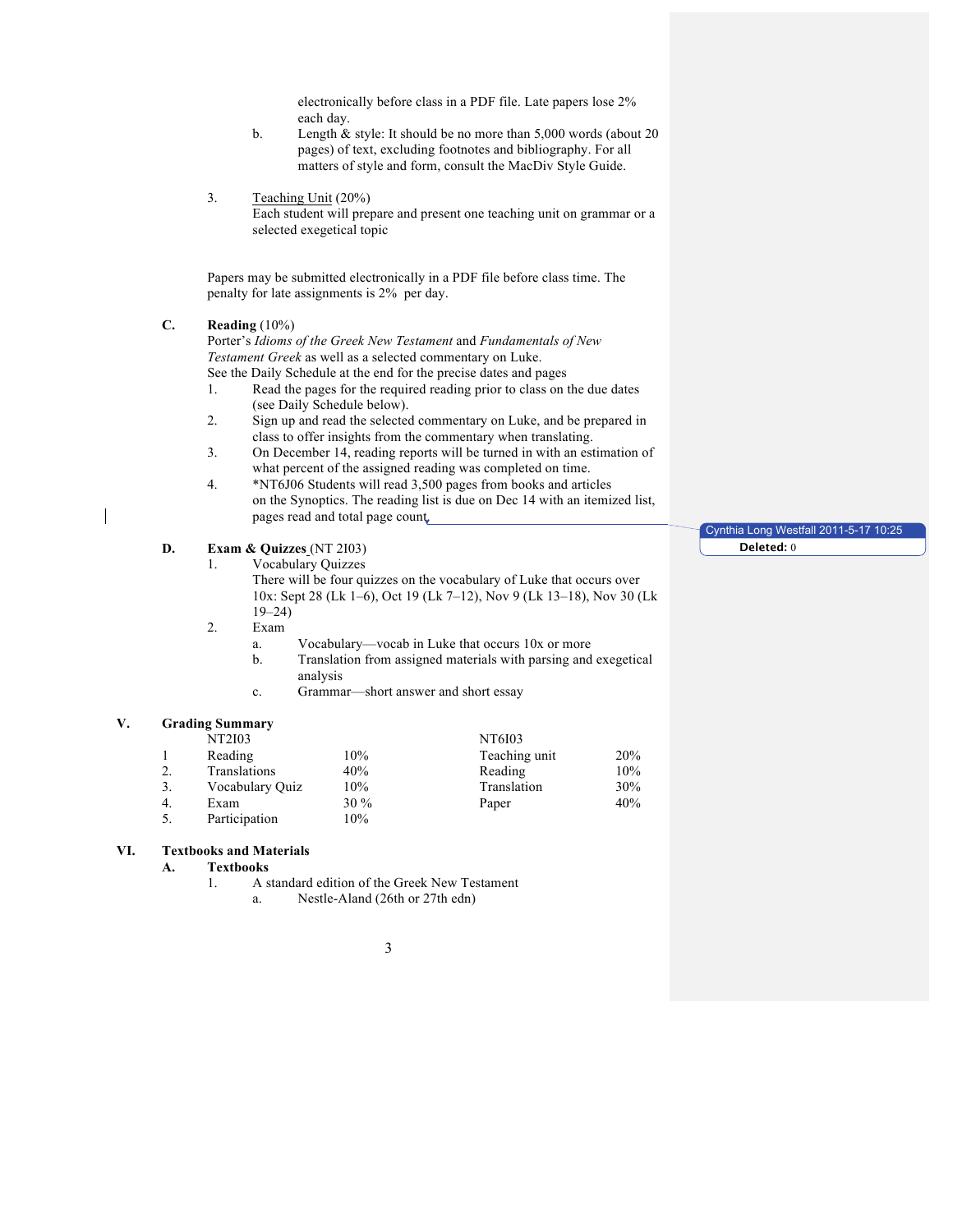- b. UBS (3rd or 4th edn)
- c. Westcott-Hort
- 2. Porter, Stanley E. et al. *Fundamentals of New Testament Greek*. Grand Rapids: Eerdmans, 2010.
- 3. Porter, Stanley E., *Idioms of the Greek New Testament*. 2nd ed. Biblical Languages: Greek 2. Sheffield: Sheffield Academic Press, 1994.
- 4. The annotated Greek text of Luke at http://opentext.org
- 5. A Commentary on Luke (selections will be made in class)

## **B. Recommended Resources**

- 1. A "formal equivalent" translation of the Bible (literalistic) such as the NASB
- 2. BDAG: Bauer, Walter et. al. *A Greek-English Lexicon of the New Testament and Other Early Christian Literature*. 3rd edn; Chicago: Univ of Chicago, 2001.
- 3. Louw, Johannes P. & Eugene Nida. *Greek-English Lexicon of the New Testament Based on Semantic Domains* Vols 1 and 2. 2 ed; New York: American Bible Society, 1988. Out of print.
- 4. Metzger, Bruce M. A Textual *Commentary on the Greek New Testament* (Ancient Greek Edition). 2 rev ed.; New York: American Bible Society, 2005.
- 5. Bible Works or Logos

# **C. Textbook Purchase**

All required textbooks for this class are available from the College's book service, READ On Bookstore, Room 145, McMaster Divinity College. Texts may be purchased on the first day of class. For advance purchase, you may contact READ On Bookstore, 5 International Blvd, Etobicoke,Ontario M9W 6H3 : phone 416.620.2934; fax 416.622.2308; email **books@readon.ca**. Other book services may also carry the texts.

## **VII. Classroom Behaviour**

## **A. Attendance**

- 1. Students should be on time to class or be prepared to offer an explanation to the professor.
- 2. Students are expected to stay for the entire class session, unless arranged in advance.
- 3. Absence for more than two classes will impact the final grade.

## **B. Participation**

- 1. Please respect the opinions of others without disrespect or ridicule, even if you do not agree with them. However, feel free to respond logically and critically in an orderly manner.
- 2. Students are not expected to be doing work on any other subject except that which is appropriate in the course outline. Electronic devices
- 3. Students are not to carry on off-topic conversations in class.
- 4. Students may eat or drink in class if they do not distract others and they clean up their desks.

Students who fail to respect these guidelines will be dismissed from the class and it will impact the final grade.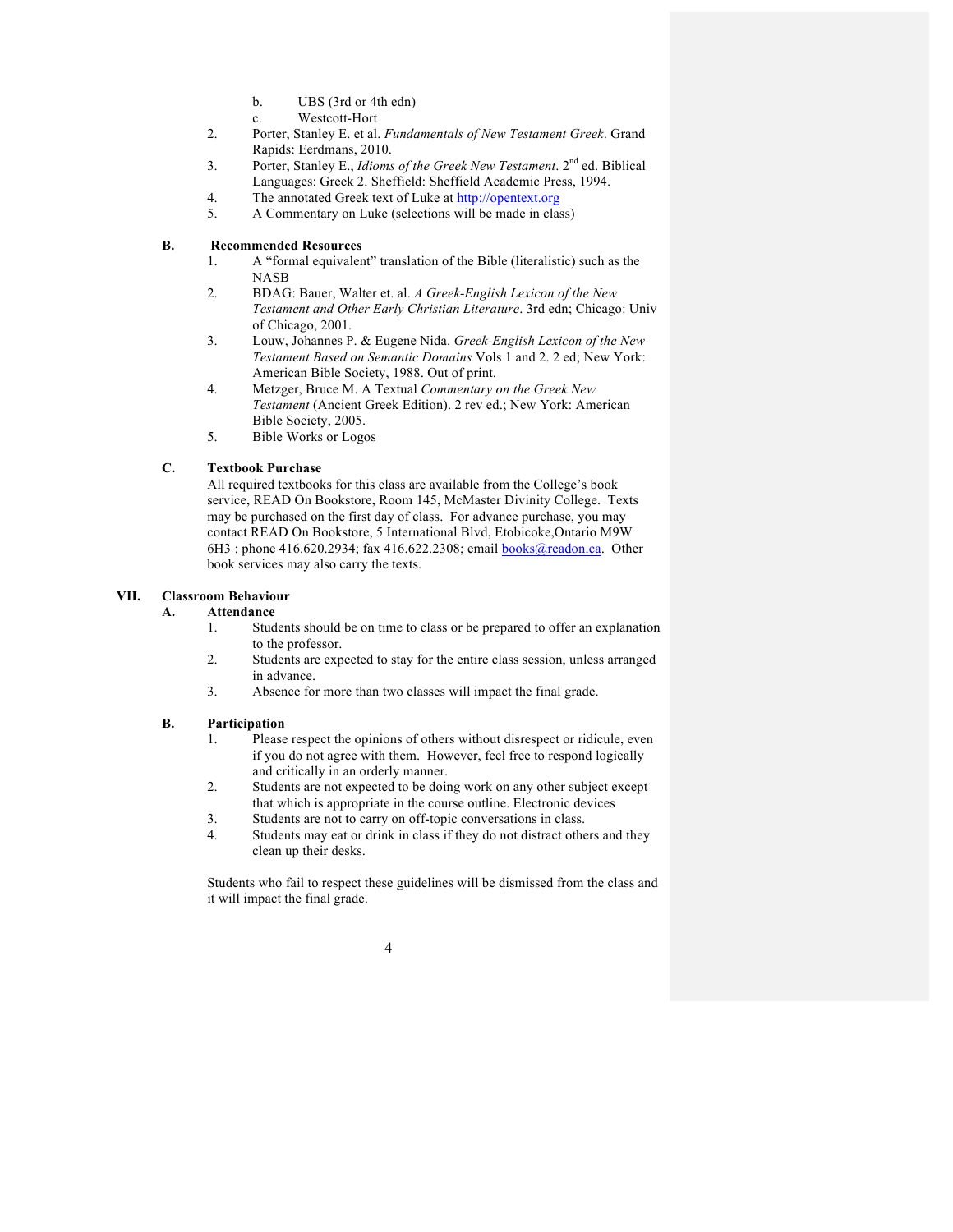## **C. Academic Honesty**

Academic dishonesty is a serious offence that may take any number of forms, including plagiarism, the submission of work that is not one's own or for which previous credit has been obtained, and/or unauthorized collaboration with other students. Academic dishonesty can result in severe consequences, e.g., failure of the assignment, failure of the course, a notation on one's academic transcript, and/or suspension or expulsion from the College.

Students are responsible for understanding what constitutes academic dishonesty. Please refer to the Divinity College Statement on Academic Honesty (http://www.mcmasterdivinity.ca/programs/rules-regulations).

In this course we will be using a web-based service (Turnitin.com) for plagiarism detection. Students who do not wish to submit their work to Turnitin.com can submit an electronic copy of their work via email in PDF format and no penalty will be assigned, but all submitted work is subject to normal verification standards in order to ensure that academic integrity has been upheld (e.g. online search).

## **D. Gender Inclusive Language**

 McMaster Divinity College uses inclusive language for human beings in worship services, student written materials, and all of its publications. In reference to biblical texts, the integrity of the original expressions and the names of God should be respected. The NRSV and TNIV are examples of the use of inclusive language for human beings. It is expected that inclusive language will be used in chapel services and all MDC assignments.

#### Appointments:

Contact me if I can assist you in any way via E-mail: westfal@mcmaster.ca Phone: 905-525-9140 ext. 23605

Office hours:

| Monday                     | $3-5$ p.m.    |
|----------------------------|---------------|
| Tuesday                    | $1-2$ p.m.    |
| Wednesday                  | $3:30-5$ p.m. |
| Other times by appointment |               |

#### \*\*\*Disclaimer on Syllabi posted on the web:

Please Note: This syllabus is the property of the instructor and is prepared with currently available information. The instructor reserves the right to make changes and revisions up until the first day of class.

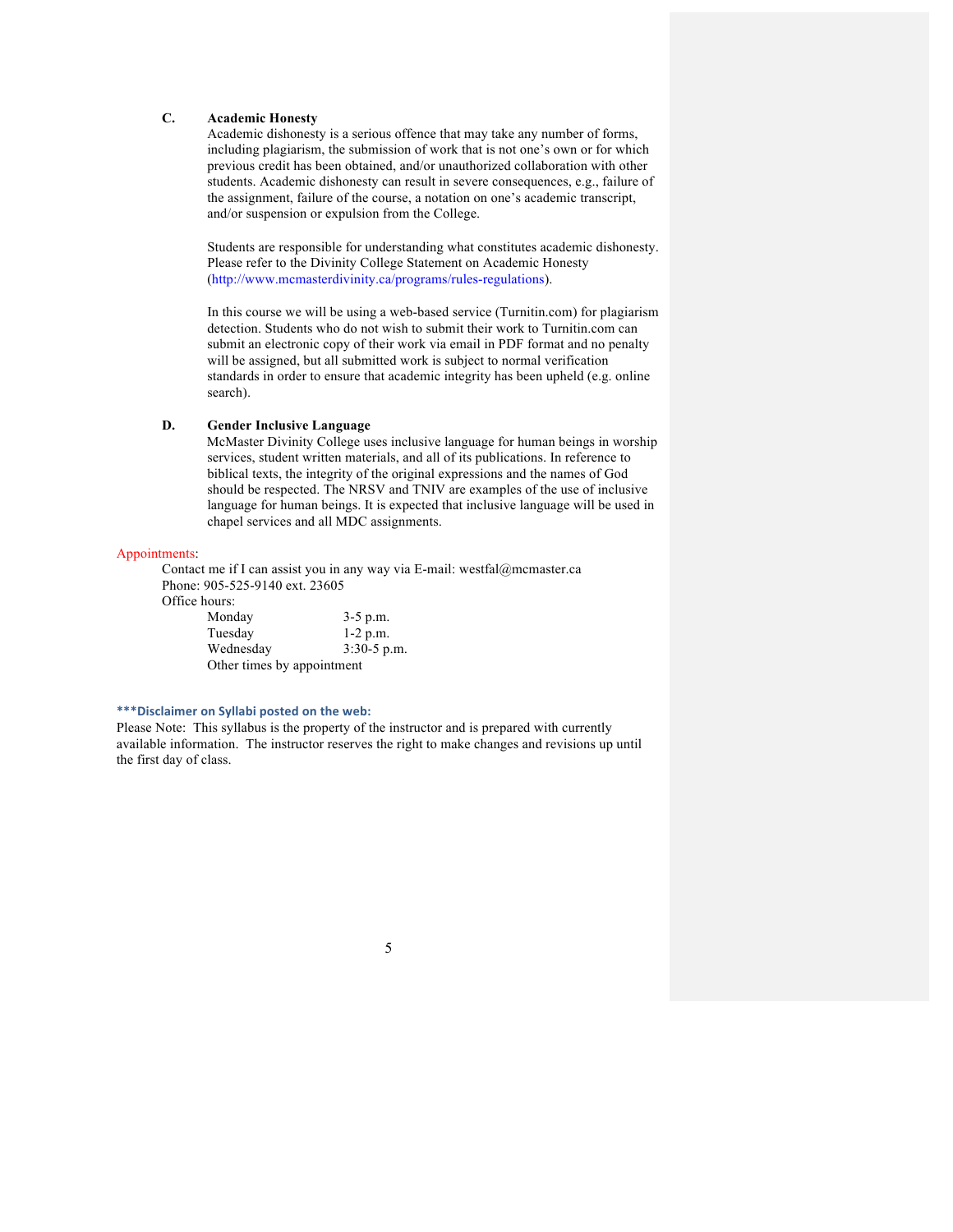| <b>DATE</b>                     | <b>Passage Analyzed/Translated</b>       | <b>Idioms/Ref Material</b>                         |
|---------------------------------|------------------------------------------|----------------------------------------------------|
| Sept 14                         | <b>Introduction</b>                      | Open Text initiation with Luke 1:1-4<br>Chs. 1, 21 |
| Sept 21                         | Luke 1:5-25                              | Chs. 2-3, handout on textual criticism             |
| Sept 28                         | Luke 1:26-38                             | Ch <sub>4</sub>                                    |
| Oct 5                           | <b>Reading Week</b>                      |                                                    |
| Oct 12                          | Luke 1:39-56                             | Chs. $5-6$                                         |
| Oct 19                          | Luke 1:57-80                             | $Chs. 7-8$                                         |
| Oct 26                          | Luke 2:1-20                              | Ch.9                                               |
| Nov <sub>2</sub>                | Luke 2:21-40                             | Chs. 10                                            |
| Nov $9$                         | Luke 3:1-22                              | $Chs 11-12$                                        |
| $\overline{Nov16}$              | Luke 4:1-30                              | Chs. 13-14                                         |
| <b>Nov 23</b><br>(taught by TA) | Luke $8:40-53$ & $10:38-42$              | $Chs. 15-16$                                       |
| Nov $30$                        | Luke 10: 25-37 & Luke 14:25-34           | Chs. 17-18                                         |
| Dec 7                           | Luke 23:26-49                            | Chs. 19-20                                         |
| Dec 14                          | Exam<br><b>Reading Reports (on exam)</b> |                                                    |

# **NT 2I03/6I06 Daily Schedule**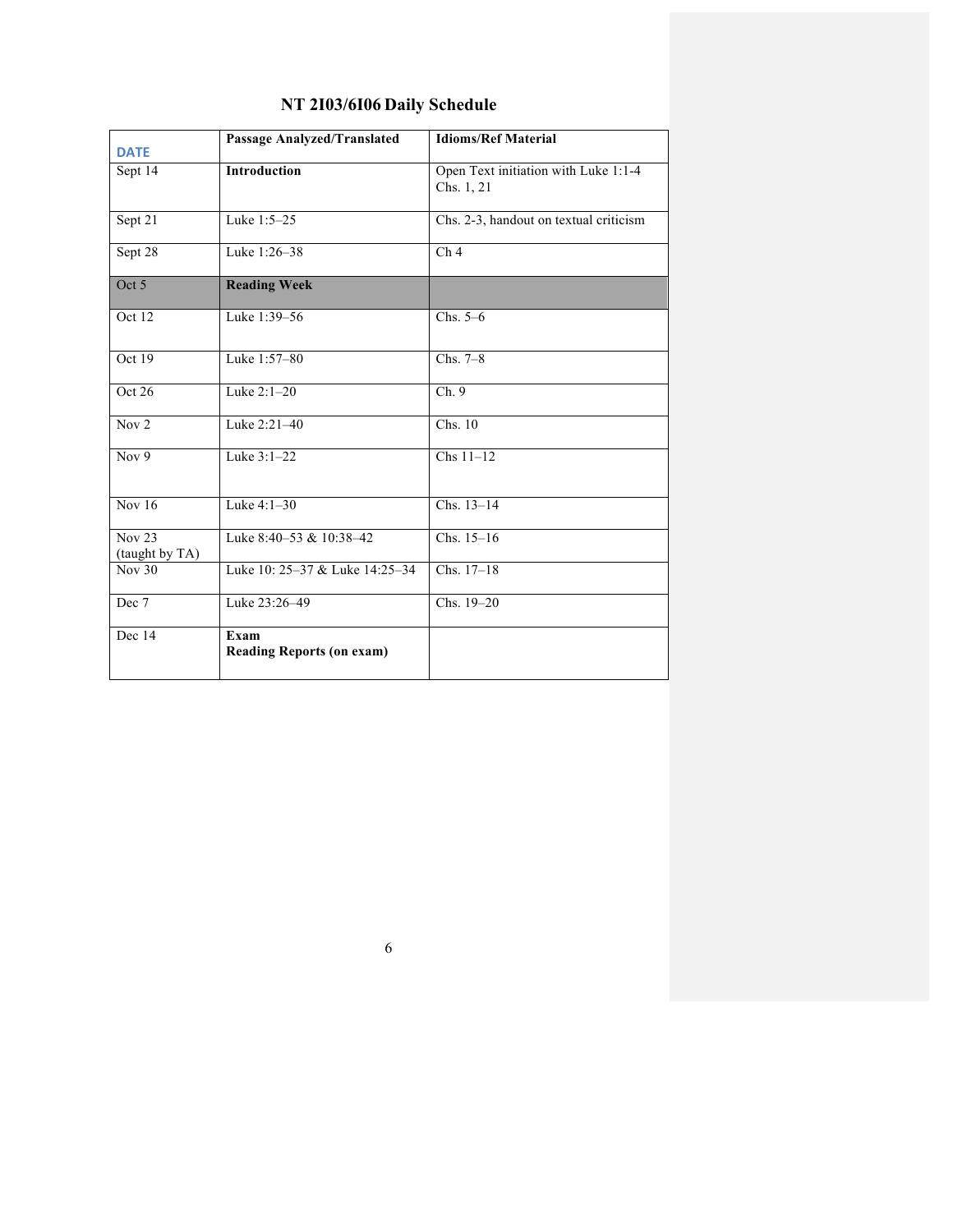#### *Bibliography for Study of the Greek New Testament*

The following is a select bibliography to give the student initial guidance in the subject of exegesis in the context of Greek study. There are many more specialized studies on a range of topics.

## *Greek Grammars*

## *Intermediate*

- Brooks, J.A., and C.O. Winbery. *Syntax of New Testament Greek.* Washington, CD: University Press of America, 1979.
- Chamberlain, W.D. *An Exegetical Grammar of the Greek New Testament.* Grand Rapids: Baker, 1979.
- Dana, H.E., and J.R. Mantey. *A Manual Grammar of the Greek New Testament.* London: Macmillan, 1955.
- Nunn, H.P.V. *A Short Syntax of New Testament Greek.* Cambridge: Cambridge University Press, 1938.
- Wallace, D.B. *Greek Grammar beyond the Basics.* Grand Rapids: Zondervan, 1996.

Zerwick, M. *Biblical Greek.* Rome: Pontifical Biblical Institute, 1963.

# *Advanced*

- Blass, F., and A. Debrunner. *A Greek Grammar of the New Testament and Other Early Christian Literature*. Translated by R.W. Funk. Chicago: University of Chicago Press, 1961.
- Moule, C.F.D., *An Idiom Book of New Testament Greek.* 2<sup>nd</sup> ed. Cambridge: Cambridge University Press, 1959.
- Moulton, J.H., *A Grammar of New Testament Greek*. I. *Prolegomena.* 3rd ed. Edinburgh: T. & T. Clark, 1908.
- Robertson, A.T., *A Grammar of the Greek New Testament in the Light of Historical Research*.  $4<sup>th</sup>$ ed. Nashville: Broadman, 1934.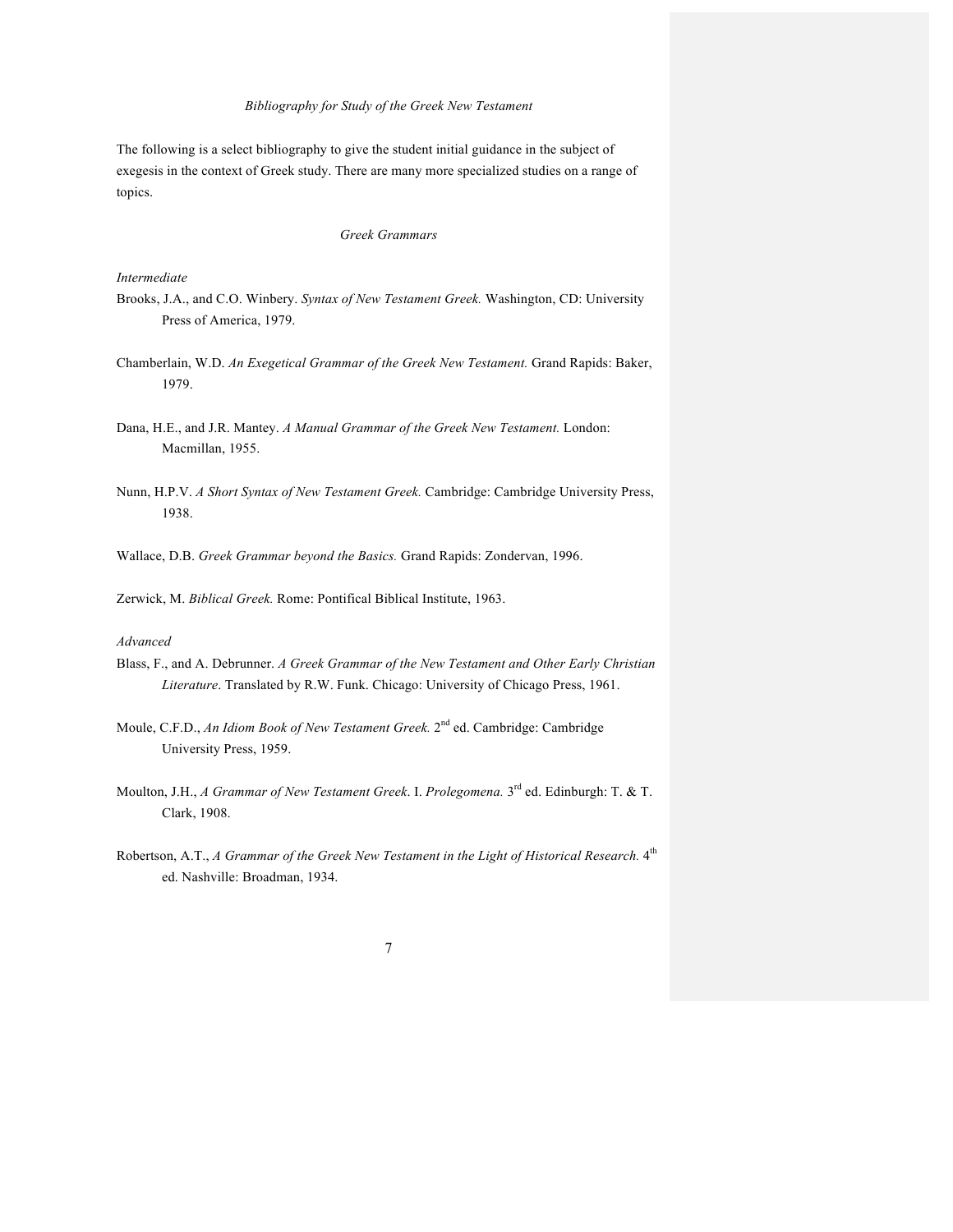Turner, N. *A Grammar of New Testament Greek*. III. *Syntax.* Edinburgh: T. & T. Clark, 1963.

Winer, G.B. *A Treatise on the Grammar of New Testament Greek.* Translated W.F. Moulton. Edinburgh: T. & T. Clark, 1882).

*Specialized*

- Burton, E.D.W., *Syntax of the Moods and Tenses in New Testament Greek.* Edinburgh: T. & T. Clark, 1898.
- Decker, R.J., *Temporal Deixis of the Greek Verb in the Gospel of Mark with Reference to Verbal Aspect.* Studies in Biblical Greek 10. New York: Lang, 2001.
- Doudna, J.C., *The Greek of the Gospel of Mark.* SBL Monograph Series 12. Philadelphia: Society of Biblical Literature, 1961.
- Fanning, B.M., *Verbal Aspect in New Testament Greek.* Oxford: Clarendon Press, 1990.
- McKay, K.L., *A New Syntax of the Verb in New Testament Greek.* Studies in Biblical Greek 5. New York: Lang, 1994.
- Porter, S.E. *Idioms of the Greek New Testament*. 2<sup>nd</sup> ed. Biblical Languages: Greek 2. Sheffield: Sheffield Academic Press, 1994
- \_\_\_\_\_. *Verbal Aspect in the Greek of the New Testament, with Reference to Tense and Mood*. Studies in Biblical Greek 1. New York: Lang, 1989.
- \_\_\_\_\_. *Linguistic Analysis of the Greek New Testament: Studies in Tools, Methods and Practice*. Grand Rapids, MI: Baker, 2015.
- Porter, S.E., and D.A. Carson, eds. *Biblical Greek Language and Linguistics: Open Questions in Current Research.* JSNT Supplement Series 80. Sheffield: JSOT Press, 1993.
- \_\_\_\_\_. *Discourse Analysis and Other Topics in Biblical Greek* JSNT Supplement Series 113. Sheffield: JSOT Press, 1995.
- \_\_\_\_\_. *Linguistics and the New Testament: Critical Junctures.* JSNT Supplement Series 168. Sheffield: Sheffield Academic Press, 1999.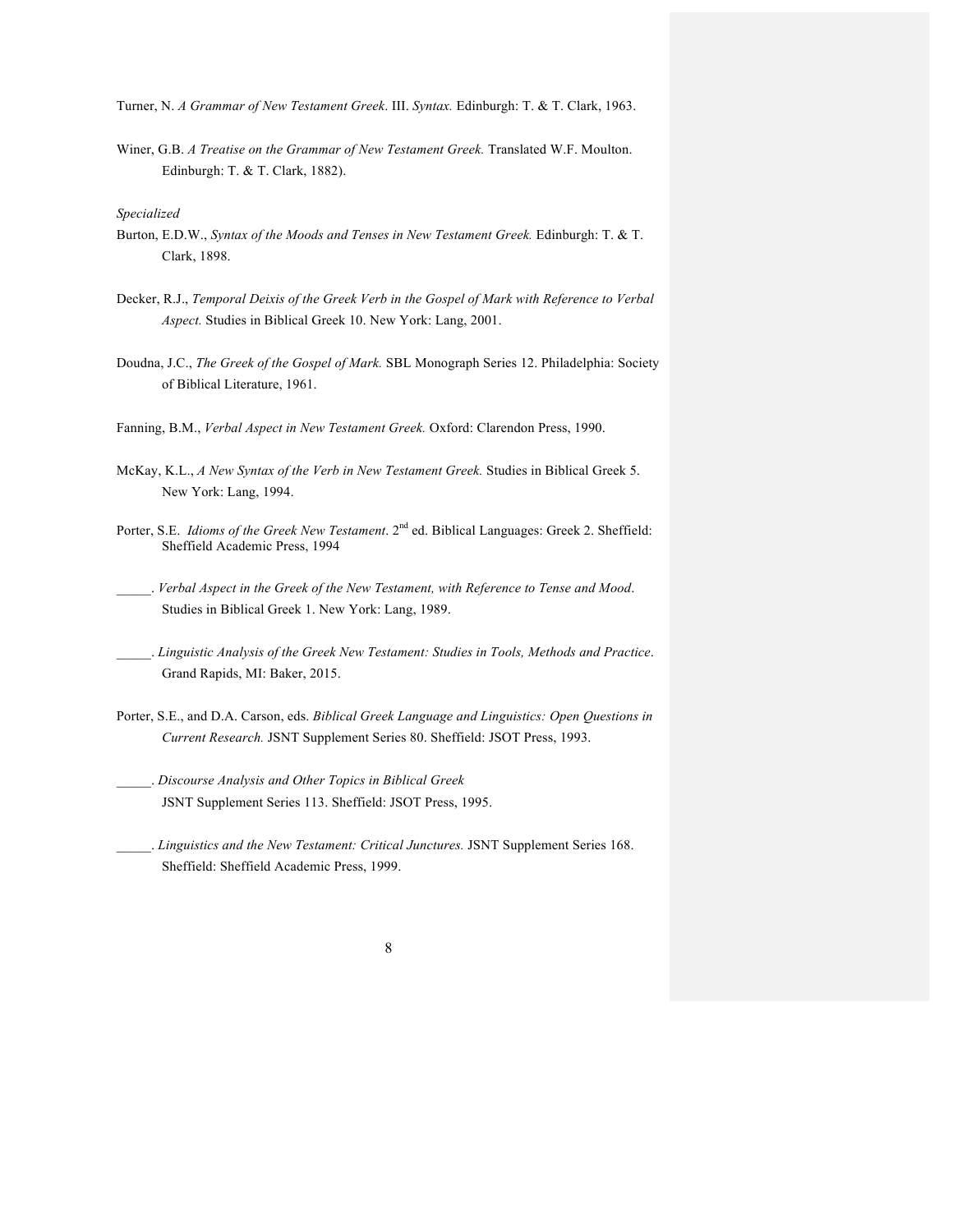Thrall, M.E. *Greek Particles in the New Testament: Linguistic and Exegetical Studies.* New Testament Tools and Studies 3. Leiden: Brill, 1962.

*Greek–English Lexicons*

- Abbott-Smith, G., *A Manual Greek Lexicon of the New Testament.* Edinburgh: T. & T. Clark, 1986.
- Bauer, W., *A Greek–English Lexicon of the New Testament and Other Early Christian Literature.* Translated by W.F. Arndt and F. W. Gingrich. Chicago: University of Chicago Press, 1979; trans. F.W. Danker; Chicago: University of Chicago Press, 2000.
- Liddell, H., and R. Scott, *An Intermediate Greek–English Lexicon.* Oxford: Clarendon, 1987.
- Louw, J.P., and E.A. Nida, *Greek–English Lexicon of the New Testament Based on Semantic Domains.* 2 vols. New York: United Bible Societies, 1989.
- Newman, B.M., *A Concise Greek–English Dictionary of the New Testament.* New York: United Bible Societies, 1971.
- Souter, A., *A Pocket Lexicon to the Greek New Testament.* Oxford: Clarendon, 1916.
- Thayer, J.H., *A Greek–English Lexicon of the New Testament.* New York: American Book Company, 1897.

# *Exegesis*

Carson, D.A., *Exegetical Fallacies.* 2nd ed. Grand Rapids: Baker, 1996.

- Conzelmann, H., and A. Lindemann, *Interpreting the New Testament: An Introduction to the Principles and Methods of New Testament Exegesis.* Translated S.S. Schatzmann. Peabody, MA: Hendrickson, 1988.
- Fee, G.D., *New Testament Exegesis: A Handbook for Students and Pastors.* Philadelphia: Westminster, 1983.
- Green, J.B., ed. *Hearing the New Testament: Strategies for Interpretation.* Grand Rapids: Eerdmans, 1995.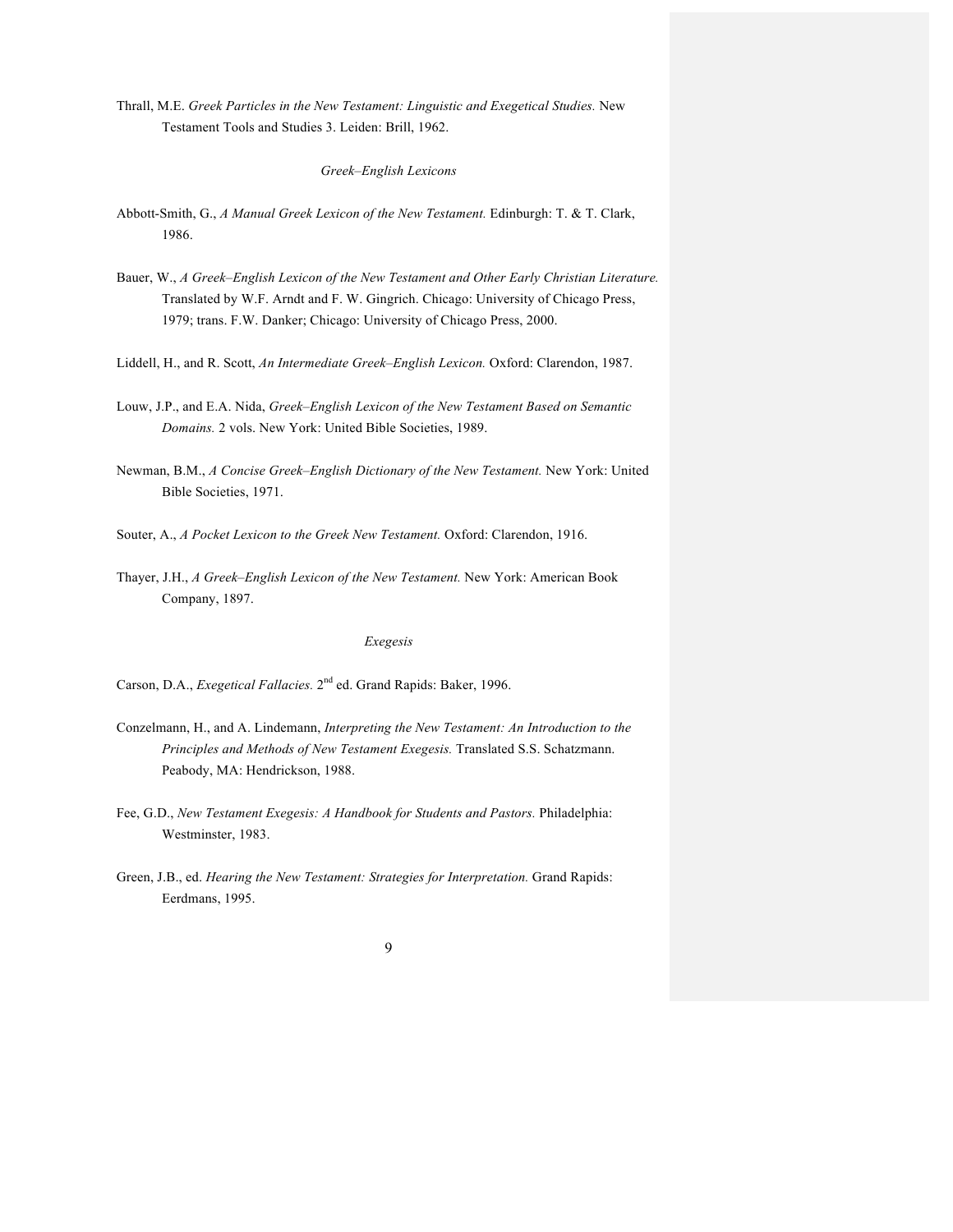- Hayes, J.H., and C.R. Holladay, *Biblical Exegesis: A Beginner's Handbook.* 2nd ed. Atlanta: John Knox, 1987.
- Kaiser, O., and W.G. Kümmel, *Exegetical Method: A Student's Handbook.* Translated by E.V.N. Goetchius and M.J. O'Connell. 2<sup>nd</sup> ed. New York: Seabury, 1981.
- Marshall, I.H., ed. *New Testament Interpretation: Essays on Principles and Methods.* Grand Rapids: Eerdmans, 1977.
- McKnight, S., ed. *Introducing New Testament Interpretation.* Guides to New Testament Exegesis; Grand Rapids: Baker, 1989.
- Porter, S.E., ed. *Handbook to Exegesis of the New Testament.* New Testament Tools and Studies 25. Leiden: Brill, 1997.
- Silva, M. *Explorations in Exegetical Method: Galatians as a Test Case.* Grand Rapids: Baker, 1996.
- Stenger, W. *Introduction to New Testament Exegesis.* Translated by D.W. Scott. Grand Rapids: Eerdmans, 1993.

## *Textual Criticism*

- Aland, K., and B. Aland, *The Text of the New Testament*. Translated by E.F. Rhodes. 2<sup>nd</sup> ed. Grand Rapids: Eerdmans, 1989.
- Greenlee, J.H., *Introduction to New Testament Textual Criticism.* Grand Rapids: Eerdmans, 1964.
- Kenyon, F.G., *The Text of the Greek Bible.* 3rd ed. Revised by A.W. Adams; London: Duckworth, 1975.
- Metzger, B.M., *The Text of the New Testament: Its Transmission, Corruption, and Restoration* 2<sup>nd</sup> ed. New York: Oxford University Press, 1968.
- \_\_\_\_\_. *A Textual Commentary on the Greek New Testament.* 2nd revised edition. New York: American Bible Society, 2005.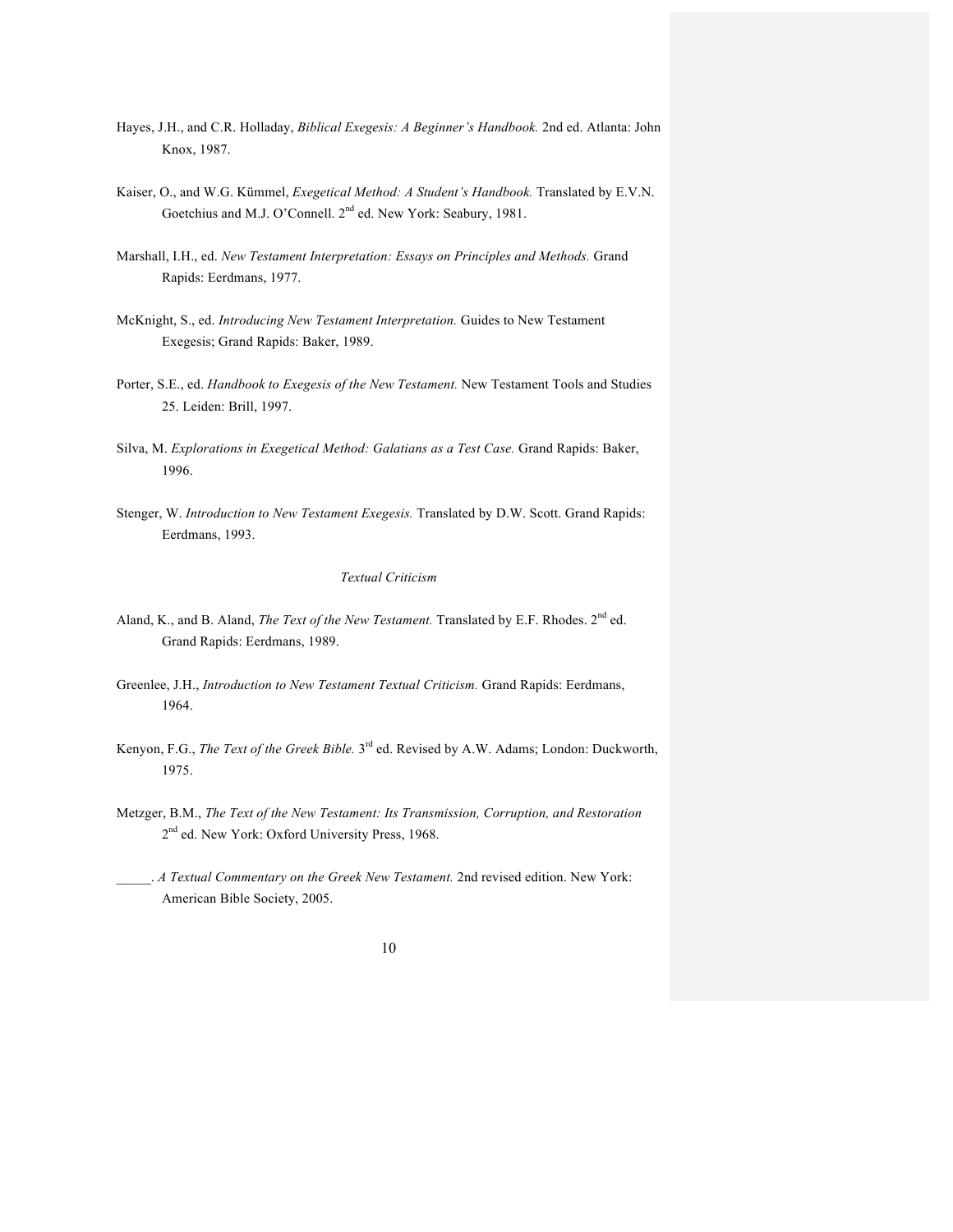Vaganay, L., and C.B. Amphoux. *An Introduction to New Testament Textual Criticism.* Translated by J. Heimerdinger. Cambridge: Cambridge University Press, 1991.

#### *Vocabulary*

- Kubo, S. *A Reader's Greek–English Lexicon of the New Testament.* Grand Rapids: Zondervan, 1975.
- Metzger, B.M., *Lexical Aids for Students of New Testament Greek.* Princeton: Princeton, 1969.
- Scott, B.B., M. Dean, K. Sparks and F. LaZar. *Reading New Testament Greek.* Peabody, MA: Hendrickson, 1993.
- Trenchard, W.C., *The Student's Complete Vocabulary Guide to the Greek New Testament.* Grand Rapids: Zondervan, 1992.
- Van Voorst, R.E. *Building your New Testament Greek Vocabulary.* Grand Rapids: Eerdmans, 1990.

## *Linguistics and New Testament Greek*

- Black, D.A., *Linguistics for Students of New Testament Greek: A Survey of Basic Concepts and Applications.* Grand Rapids: Baker, 1988.
- Cotterell, P., and M. Turner, *Linguistics and Biblical Interpretation.* Downers Grove, IL: InterVarsity Press, 1989.
- Louw, J.P., *Semantics of New Testament Greek.* SBL Semeia Studies; Philadelphia: Fortress Press, 1982.
- Silva, M., *Biblical Words and Their Meaning: An Introduction to Lexical Semantics.* 2<sup>nd</sup> ed. Grand Rapids: Zondervan, 1994.

### *Commentaries on Luke*

Arndt, W. Bible Commentary: The Gospel According to St. Luke. St. Louis: Concordia Publishing House, 1956.